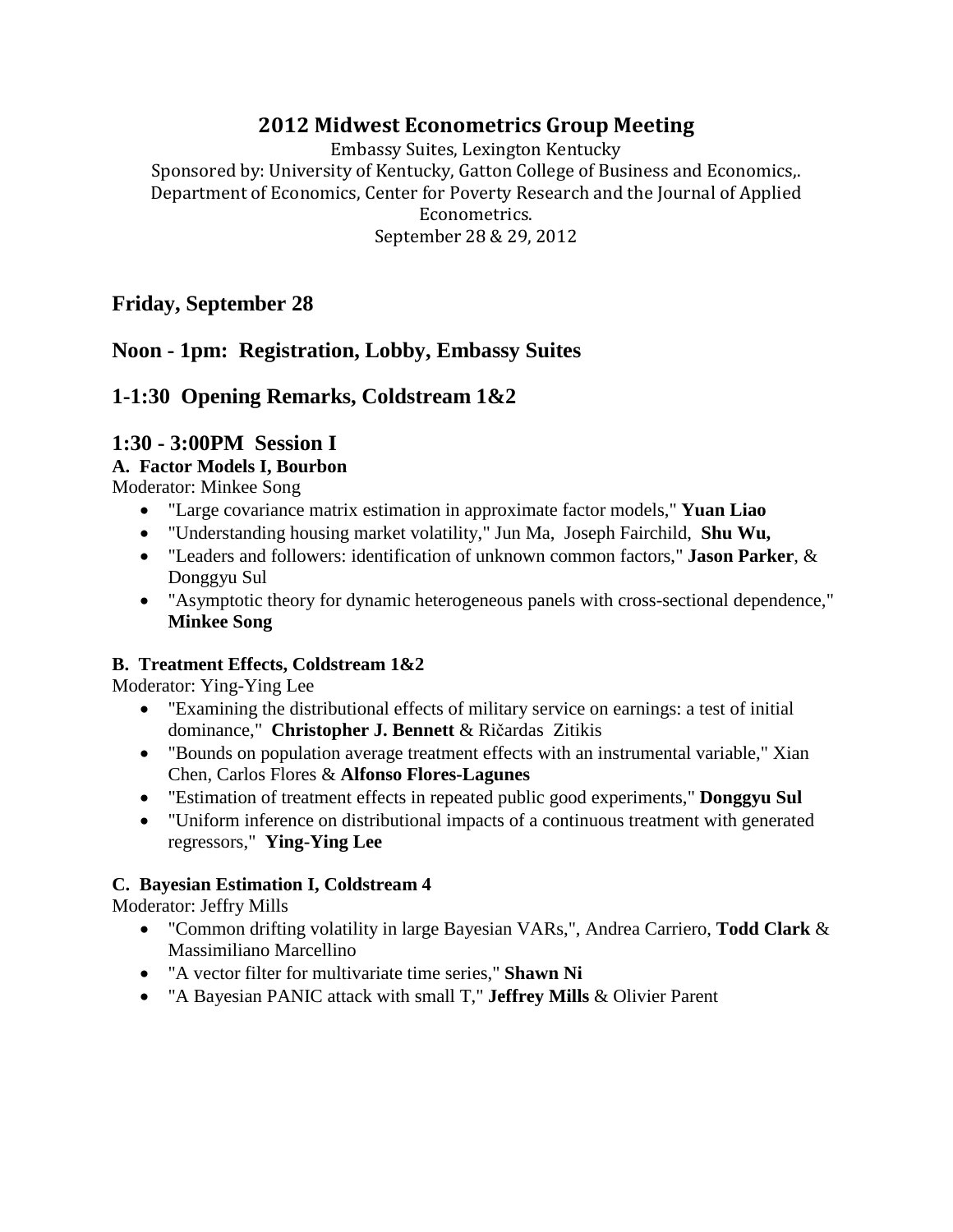(session I continued 1:30-3pm)

### **D**. **Spatial Econometrics, Coldstream 5**

Moderator: Anil Bera

- "On the bootstrap for spatial econometric models," **Fei Jin** & Lung-fei Lee
- "Using a spatial multivariate probit model to analyze public school consolidation," David Brasington & **Olivier Parent**
- "Peer effects in adolescents' delinquent behaviors: evidence from a binary choice metwork model," **Xu Lin**
- "Spatial regression: the curious case of negative spatial dependence," **Anil Bera** & Yu-Hsien Kao

### **E**. **Topics in Econometrics, Clark**

Moderator: Yasemin Ulu

- "Scalar measures of volatility and dependence for the multivariate models of financial markets," **Sangwhan Kim** & Anil Bera
- "Exact distribution of mean reversion estimator in linear diffusion models," **Yong Bao**, Aman Ullah & Yun Wang
- "Multivariate test for forecast rationality under asymmetric loss functions: recent evidence from MMS survey of inflation-output forecasts of G7 countries and EU," **Yasemin Ulu**

## **3:00-3:30 Break**

### **3:30-5:00pm Session II**

### **F. Factor Models II, Bourbon**

Moderator: Mehdi Shoja

- "Forecasting U.S. recessions with macro factors," **Sebastian Fossati**
- "Finite sample performance of principal components estimators for dynamic factor models: asymptotic vs. bootstrap approximations," **Mototsugu Shintani** & Zi-Yi Guo
- "When a factor is measured with error: the role of conditional heteroskedasticity in identifying and estimating linear factor models," **Todd Prono**
- "Principal Component Selection for Factor Models,", Mohsen Pourahmadi, **Mehdi Shoja** & Ehsan Soofi

#### **G. Bayesian Estimation II, Coldstream 4**

Moderator: Justin Tobias

- "A Bayesian semiparametric duration and competing risk model with unobserved heterogeneity," Martin Burda, **Matthew Harding** & Jerry Hausman
- "Bayesian estimation of games under Rationalizability," Victor Aguirregabiria & **Martin Burda**
- "Specification and estimation of structural sample selection models and endogenous network formation with the exponential probability distribution," **Chih-Sheng Hsieh** & Lung-fei Lee
- "Priors and posterior computation in linear endogenous variable models with imperfect instruments," Josh Chan & **Justin Tobias**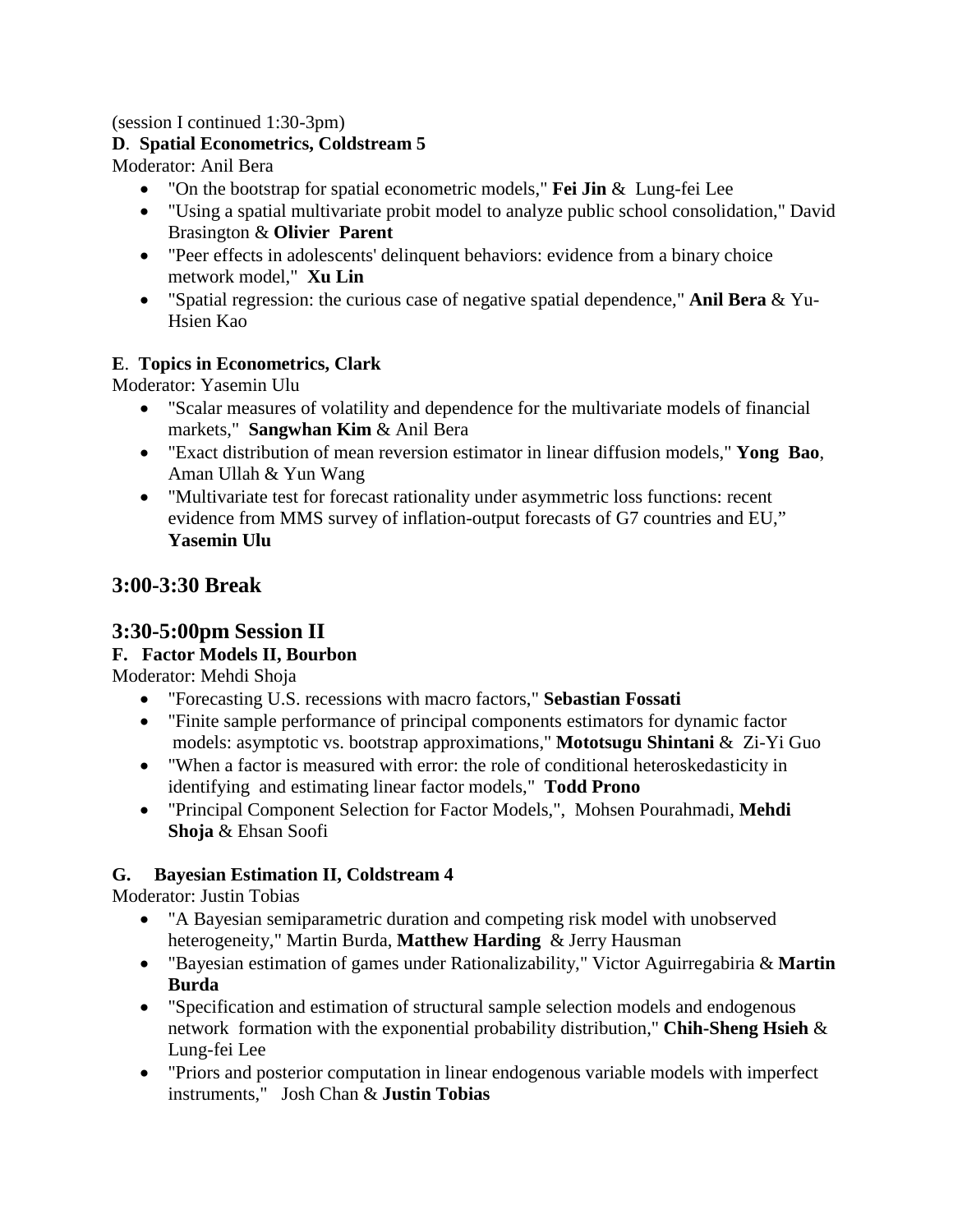#### (session II continued, 3:30-5pm)

## **H. Time Series I, Coldstream 1&2**

Moderator: Mark Wohar

- "Expected returns and expected dividend growth: time to rethink an established empirical literature," Jun Ma & **Mark Wohar**
- "What explains the recent jobless recoveries," **Irina Panovska**

# **I. Quantile Regressions, Clark**

Moderator: Carlos Lamarche

- "Wavelet estimators for the discontinuous quantile model," **Heng Chen**
- "Nonparametric estimation of triangular binary regression quantiles," **Jen-Che Liao**
- "A new characterization of the normal distribution and test for normality," Anil Bera, Antonio Galvao, **Liang Wang** & Zhijie Xiao
- "Quantile regression estimation of panel duration models with censored data," Matthew Harding & **Carlos Lamarche**

# **J. Testing, Coldstream 5**

Moderator: Rehim Kiliç

- "Graphical procedures for multiple comparisons under general dependence," Christopher J. Bennett & **Brennan Thompson**
- "On the use of Neyman's C(α) test for testing parameter heterogeneity," **Jiaying Gu**
- "A nonparametric  $R^2$  test for the presence of relevant variables," **Feng Yao** & Aman Ullah
- "Tests for linearity in STAR models: SupWald and LM-type tests," **Rehim Kiliç**

# **5:30 - 7pm Reception, Hotel Lobby (complimentary bar for hotel guests)**

# **7PM Conference Dinner, Coldstream 1&2:**

After dinner remarks provided by **Elie Tamer**, Breen Family Professor of Economics, Northwestern University.

"Learning in a Two Stage Game: What is the Role of Identification?"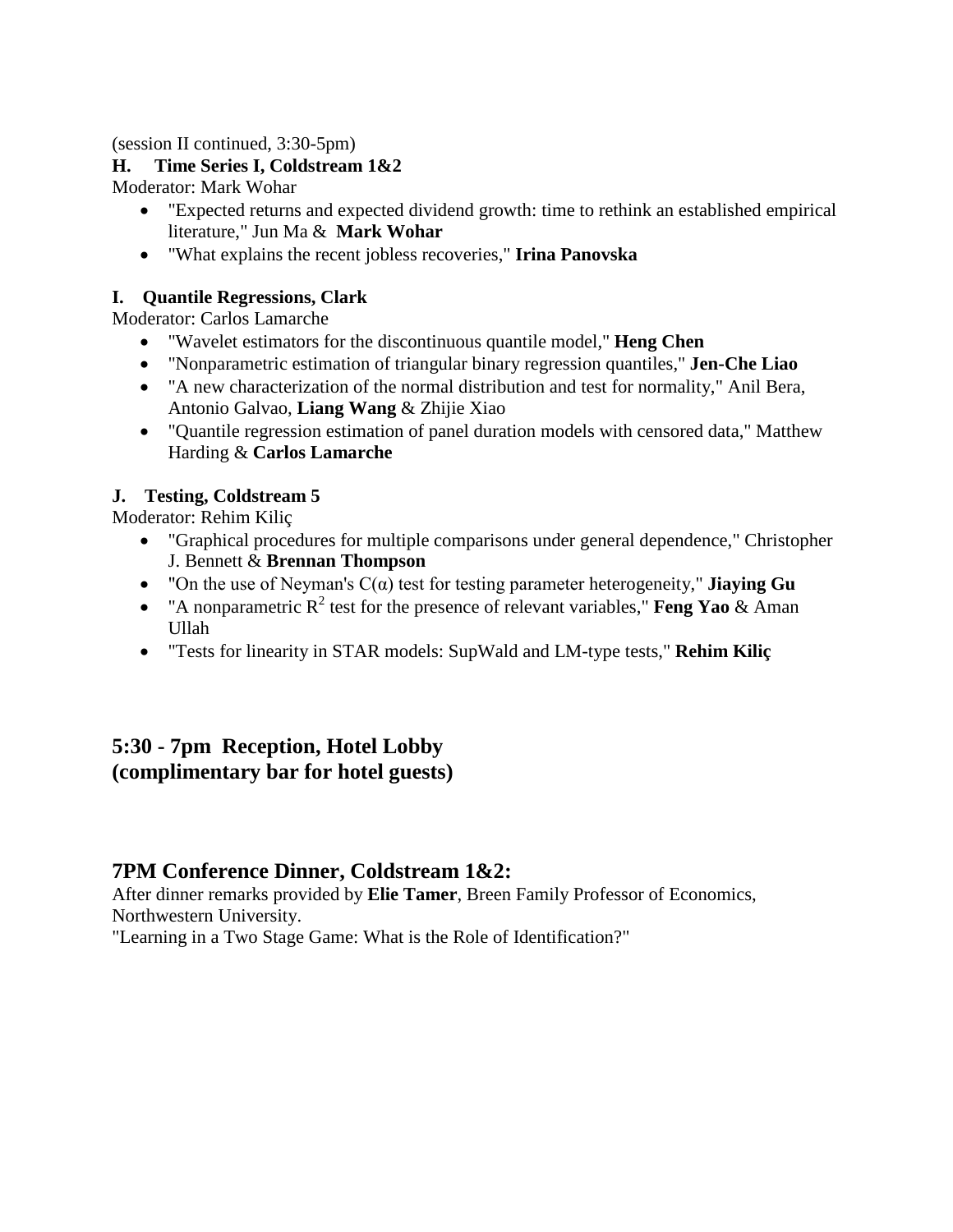# **7AM - 9AM, Breakfast (complimentary for hotel guests)**

# **8:30 - 10:00AM , Session III**

# **K**. **Time Series II, Fayette**

Moderator: Jing Li

- "Testing for GARCH effects: an exact procedure based on quasi-likelihood ratios," **Richard Luger**
- "Asymmetries in the oil price-industrial production relationship?" Ana María Herrera, Latika Gupta Lagalo, & **Tatsuma Wada**
- "Prediction of panel data under misspecification," **Ryan Greenaway-McGrevy**
- "Improved autoregressive forecasts in the presence of non-normal errors," Junsoo Lee  $\&$ **Jing Li**

# **L. Endogeneity, Coldstream 4**

Moderator: Nadine McCloud

- "Additive nonparametric regression in the presence of endogenous regressors," Deniz Ozabaci & **Daniel Henderson**
- "Instrumental variables estimation with many weak instruments using regularized JIVE," Christian Hansen **& Damian Kozbur**
- "Semi parametrically efficient high-dimensional GMM estimator with many invalid moment conditions: an application to dynamic panel data models," Mehmet Caner, Xu Han, & Y**oonseok Lee**,
- "An instrumental-variable approach to estimation and inference of conditional distribution models with endogeneity," **Nadine McCloud** & Yongmiao Hong

# **M**. **Topics in Dependence, Paris**

Moderator: Xiao Huang

- "Testing for biases Induced by approximation error in the estimation of dynamic decision models," **Victor Aguirregabiria** & Arvind Magesan
- "CPP estimation of dynamic/discrete continuous choice models with generalized finite dependence and correlated unobserved heterogeneity," **Wayne-Roy Gayle**
- "Dynamic panels with Cross Sectional Correlation," **Xiao Huang**
- **"**Estimation and inference in semi-parametric moment conditions models with dependent data," Francesco Bravo, Ba M. Chu, **David T. Jacho-Chávez**

# **N. Topics in Econometrics, Coldstream 2**

Moderator: David T. Frazier

- "Bounds on treatment effects in the presence of sample selection and noncompliance: the wage effects of job corps," **Xuan Chen** & Carlos A. Flores
- "Stigma or acclaim?: a regression discontinuity analysis of graduation standards and their impact on students' academic trajectories" **Tom Ahn**
- "Backfitting profile likelihood estimation," **David T. Frazier**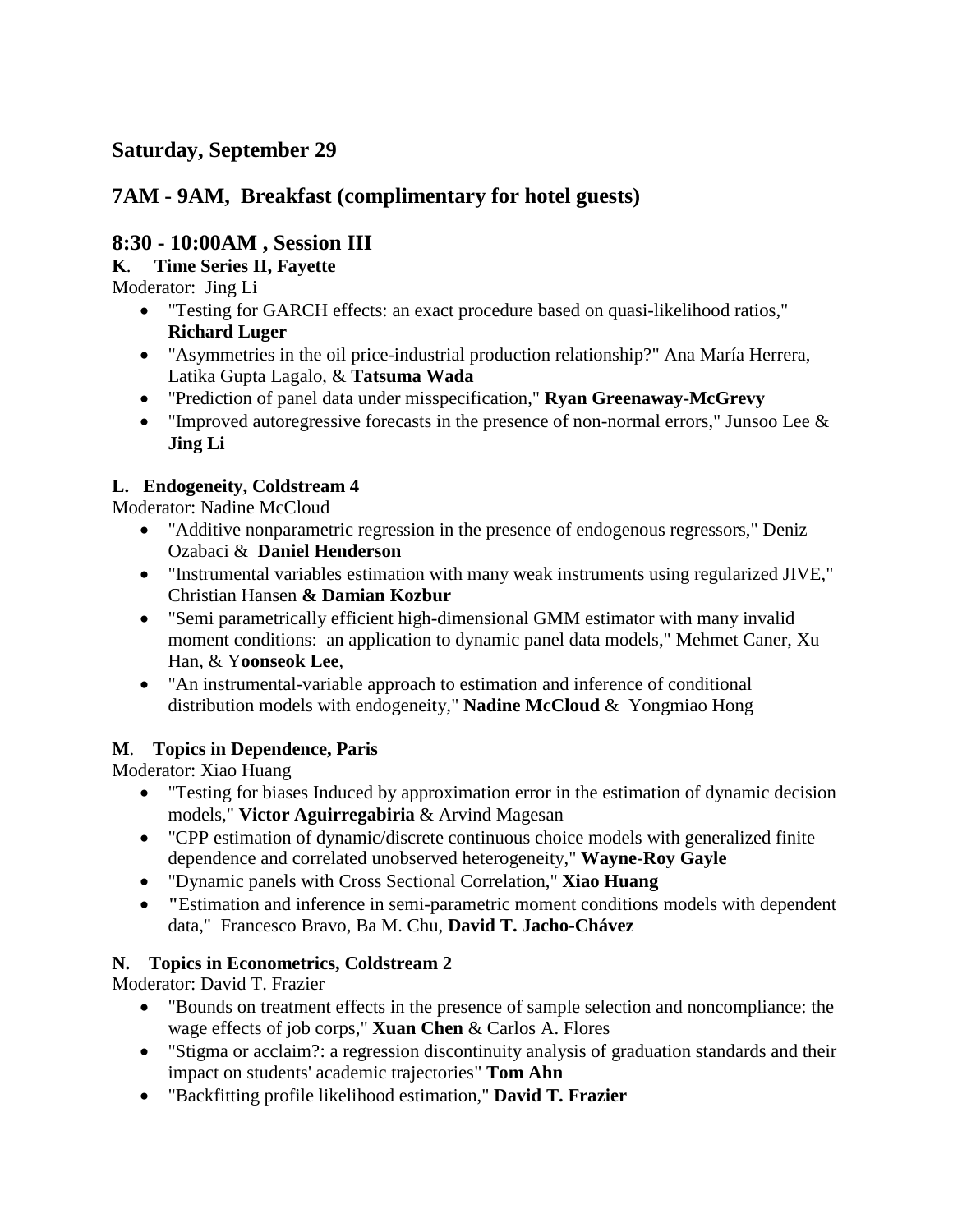(session III continued, 8:30-10am)

### **O. Topics in Time Series, Coldstream 5**

Moderator: Jihyun Kim

- **"**Alpha representation for active portfolio management and high frequency trading in seemingly efficient markets," **Godfrey Cadogan**
- "Periodic pattern in high-frequency data," **Maria T. Gonzalez-Parez**
- "Forecasting national recessions using state level data" **Michael T. Owyang** , Jeremy Piger & Howard Wall.
- "Testing for nonstationarity in diffusion model," **Jihyun Kim**

# **10:00-10:30AM, Break**

# **10:30 - noon, Session IV**

## **P. Non-Stationarity in Time Series, Coldstream 4**

Moderator: Ji Hyung Lee

- "Conditionally efficient estimation of long-run relationships using mixed-frequency time series," **J. Isaac Miller**
- "The effects of financialization of commodity markets on the dynamic structure of correlation among commodity and stock market indices," **Faith Oztek &** Nadir Ocal
- "Nonstationarity in time series of state densities," **Yoosoon Chang**, Chang Sik Kim and Joon Y. Park
- "Predictive quantile regressions with persistent covariates,**" Ji Hyung Lee**

## **Q. Financial Econometrics, Fayette**

Moderator: Claude Lopez

- "A nonparametric evaluation on the usefulness of the contrarian investment strategy," **Hyeongwoo Kim** & Deockhyun Ryu
- "Are swap and bond markets alternatives to each other in Turkey?" **Murat Duran** & Doruk Küçüksaraç
- "Testing the economic value of asset return predictability," **Michael McCracken** & Giorgio Valente
- "Commodity and equity markets: some stylized facts from a copula approach," Anne-Laure Delatte & **Claude Lopez**,

## **R. Semi and Non-Parametric Estimation, Coldstream 2**

Moderator: Deniz Ozabaci

- "Semiparametric modeling of municipal interest cost: average derivative estimation," **JS Butler** & Robert Greer
- "Multivariate local polynomial regression with autocorrelated errors," **Ke Yang**
- "Partially nonparametric varying coefficient model," **Deniz Ozabaci** & Subal Kumbhakar